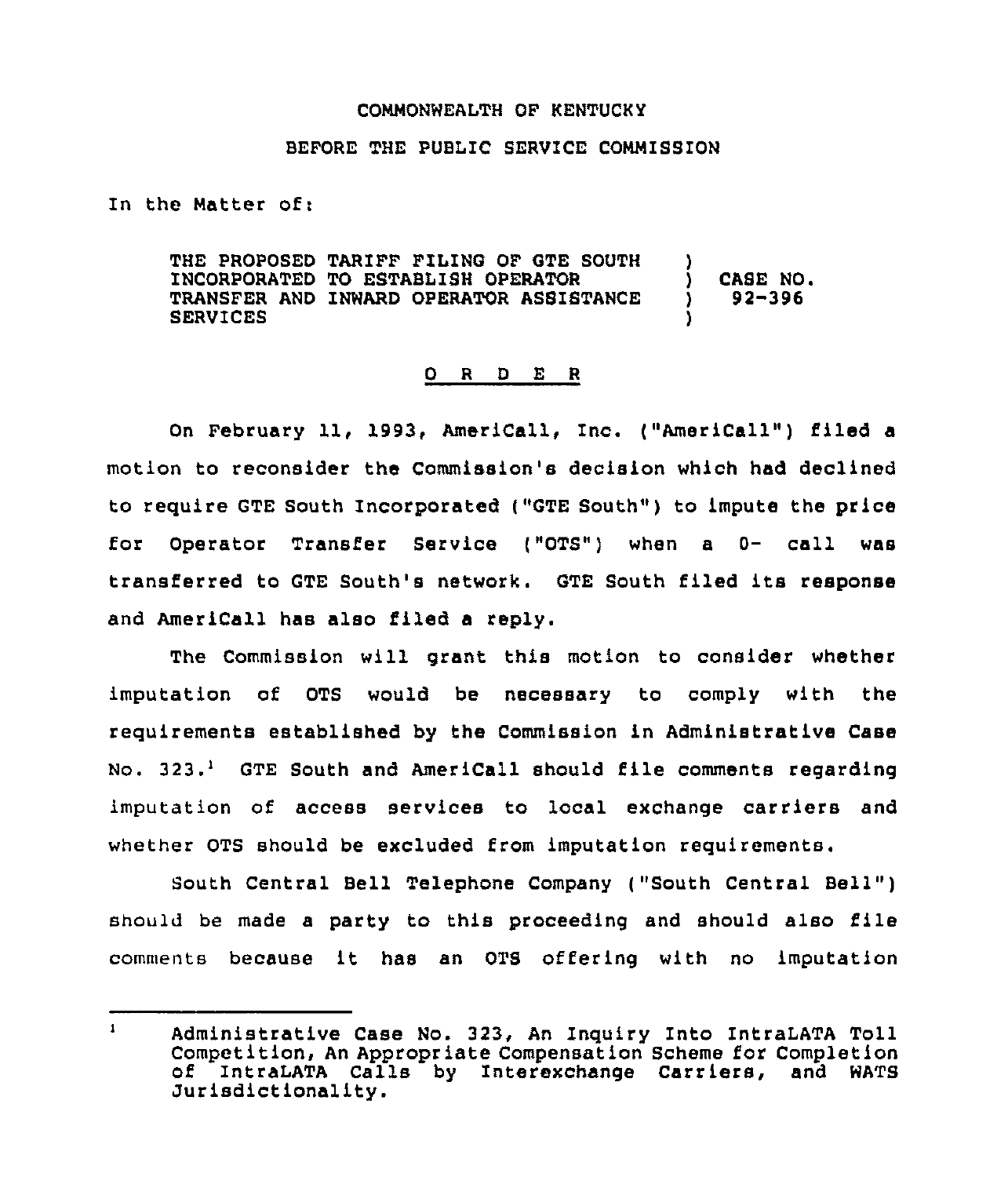requirement. Bouth Central Bell's OTS tariff was approved prior to the implementation of Administrative Case No. 323.

In addition, GTE South and South Central Bell should provide state-wide demand projections including the demand resulting from their own operator service. Further, South Central Bell should file its historical usage.

The Commission, having been otherwise sufficiently advised, HEREBY ORDERS that:

1. AmeriCall's motion for reconsideration is granted.

2. GTE South's tariff shall remain in effect pending this rehearing proceeding.

3. South Central Bell shall be made a party to this proceeding.

4. Within 30 days of the date of this Order, parties shall file comments regarding whether imputation is required for OTS, pursuant to Administrative Case No. 323.

5. Within 30 days of the date of this Order, GTE South and Bourn Central Bell shall file demand projections including demand resulting from their own operator services.

6. Within 30 days of the date of this Order, South Central Bell shall Elle the historical usage of its OTS offering.

 $-2-$